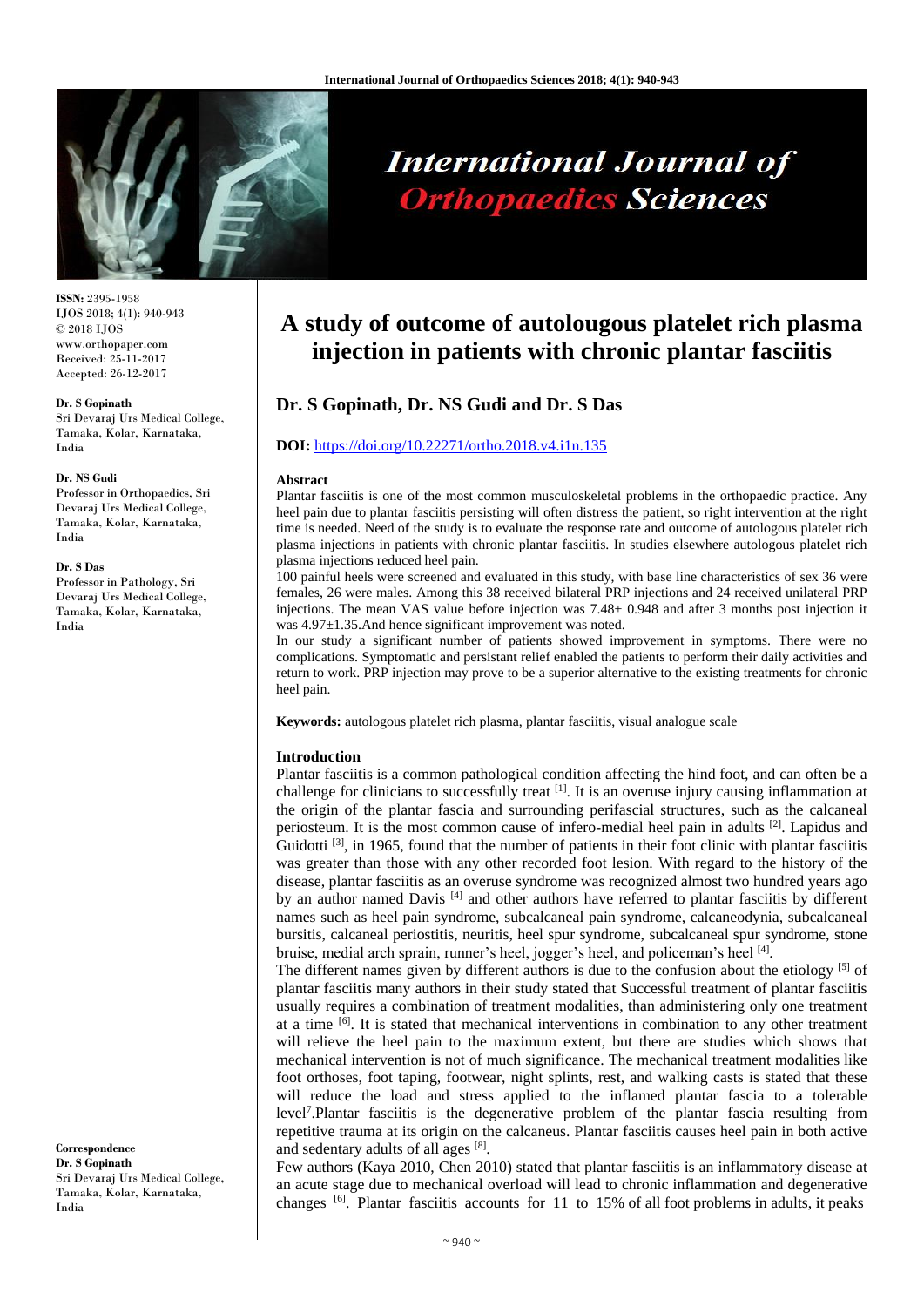International Journal of Orthopaedics Sciences

between 40 to 60 years of age group and in younger age group like runners, the predominance of this condition according to sex varies from one study to other. (cole *et al*. 2005, Gill and kiebzak 1996, Neufeld and cerrato 2008) The most common site of abnormality is near the origin of plantar aponeurosis at the medial plantar tubercle of the calcaneus [9].

Due to multifactorial [10] causes of plantar fasciitis the treatment modalities are wide in number, to relieve pain NSAIDS, night splints, low dye taping, heel pads, cups, orthoses, steroid injection were used. Extra corporeal shock wave therapy is used in the recent years to treat this disease with life style modifications only 5 to 10% of the people will need surgical intervention like removal of calcaneal spur, neurectomy, plantar fasciotomy.

The advent of platelet rich plasma for treatment of plantar fasciitis in recent times is due to its wide advantages with early recovery of pain levels and improved functional activities of the patient in comparison with above mentioned treatments.

## **Methods**

#### **Study Population**

A study group hundred painful heels who had heel pain persisting of 4 to 6 months with age of 18yrs and above were taken up for the study.

Patients characteristics like history of heel pain, age, height, gender, weight, hours spent on standing, duration of symptoms and types of prior treatment should be noted.

Any intervention procedure will be done after taking the written consent by the patient.

#### **Inclusion Criteria**

Patients with heel pain of duration of 4 to 6 months were included in the study.

Patients with the following history were excluded:

- 1. Recent trauma.
- 2. Any radicular pain.
- 3. Any previous surgeries around the foot ankle.
- 4. Any neurological abnormalities.
- 5. Pregnancy
- 6. Low platelet count (<1.05/uL)

#### **Preparation of Platelet Rich Plasma**

Autologous blood obtained from the patient was subjected to centrifugation methods to obtain platelet concentrate. Marx technique involving double centrifugation was used. The platelet rich plasma was assessed for platelet count, and this plasma was injected under full aseptic conditions to the painful heel.

The entire procedure is done as an office procedure [11].

**Stage 1:** Anti-platelet drugs were withdrawn 10 days before the procedure. Approximately 5% of the body weight is the estimated volume of the blood required.

**Stage 2:** Suitable vein is selected and blood is collected within 10 mins using standard procedure with double bag.

**Stage 3:** Approximately 75 ml of blood is withdrawn after adjusting the anticoagulant in the bag with 15 ml. PRP is separated by two step configuration - 1500 rpm for 15 minutes, then 2000 rpm for another 15 minutes and kept in incubator for 30 to 60 minutes.

**Stage 4:** (Fig-1) After incubation, bag is kept on platelet agitator for at least 10 minutes before issuing. Accepted platelet rich plasma concentrate should have two times increase in platelet concentration.

The outcome study is analyzed by its pain relief and comfortable return to daily activities. Assessing the outcome is done in 2nd week and 3rd month of the study group by visual analogue score (0-no pain, 10-maximum pain) and statistically evaluated.

Patients who did not follow the regime of treatment and who did not come for follow up were excluded and a complete description of responses to the outcome is be presented in the statistical data.



Fig 1: Red layer indicates platelet rich plasma & yellow layer indicates platelet poor plasma [12].

## **Injection Technique**

The procedure was explained to the patient and consent obtained. The area to be injected was cleaned thoroughly.

22 gauge needle and 5 ml syringe is used to draw 3 to 5 ml of platelet rich concentrate and is injected in to the area of maximal tenderness. A single skin poke with peppering technique is used.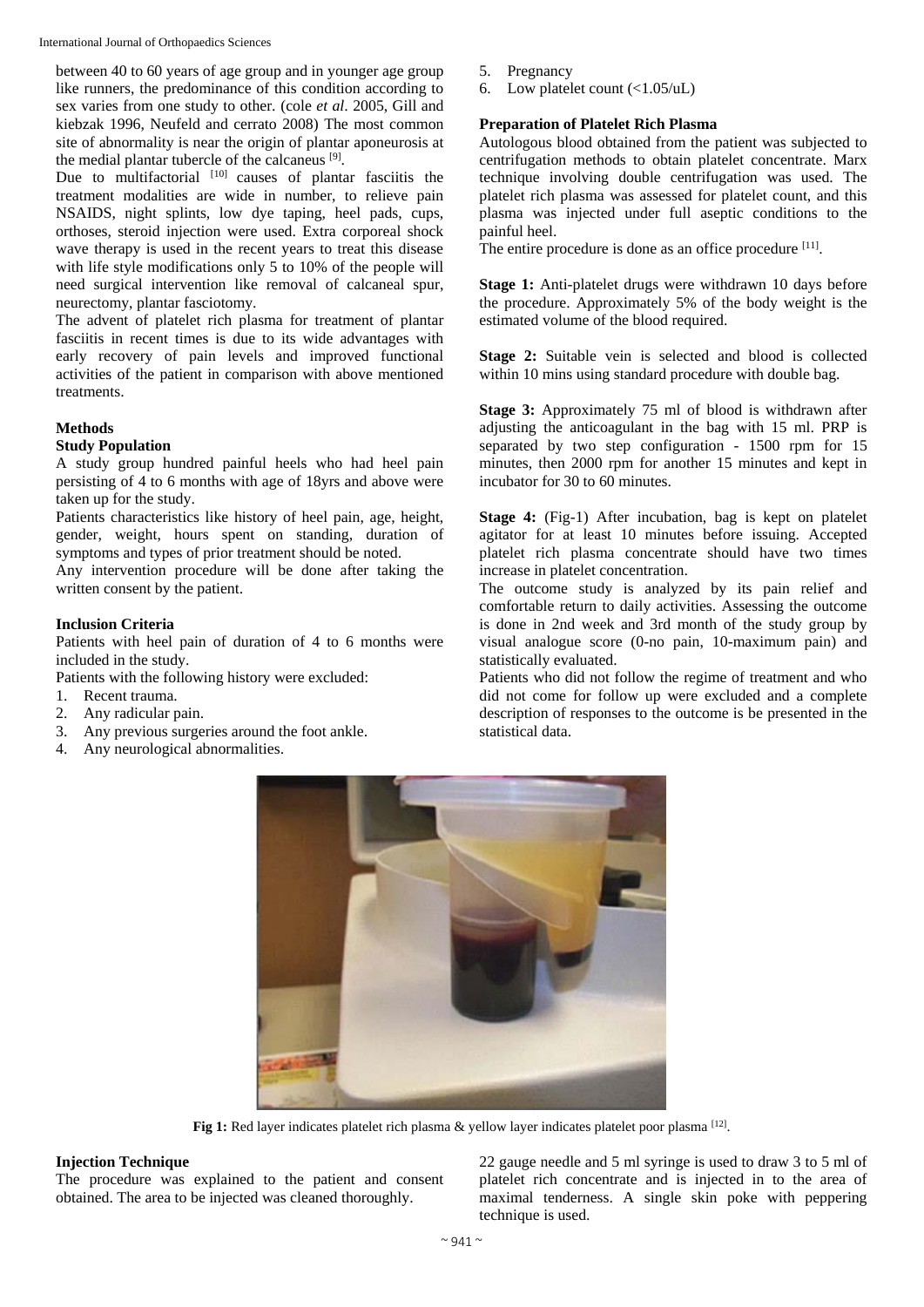



#### **Post injection protocol**

Immediately after the injection, the patient is kept in sitting position without moving the foot for 15 minutes. Patients will go to the physiotherapist to obtain stretching exercises. Patients are sent home with instructions to limit their use of the feet for approximately 48 hours and use hydrocodone or acetaminophen for pain. The use of nonsteroidal medication is prohibited. After 48 hours, patients are given a standardized stretching protocol to follow for 2 weeks. A formal strengthening program is initiated after this stretching. At 4 weeks after the procedure, patients are allowed to proceed with normal sporting or recreational activities as tolerated. Any type of foot orthoses will not be allowed.

**Results**

**Table 1:** Sex distribution among the subjects

| <b>Sex</b> | <b>Frequency</b> | <b>Percentage</b> |
|------------|------------------|-------------------|
| Female     | 36               | 58.07             |
| Male       | 26               | 41.93             |
| Total      |                  |                   |

**Table 2:** No of sites used for platelet injection.

| No of sides            | <b>Frequency</b> | Percentage |
|------------------------|------------------|------------|
| Bilateral (both heels) | 38               | 61.29      |
| Unilateral (One heel)  | 24               | 38.71      |
| Total                  |                  |            |

**Table 3:** Mean values of Age and Duration of Complaints

|                | Age (Years) | <b>Duration of Complaints (Months)</b> |
|----------------|-------------|----------------------------------------|
| Mean           | 43.51       | 12.95                                  |
| Std. Deviation | 12.530      | 10.132                                 |

In the study the Mean age of the subjects was  $43.51 \pm 12.5$ years and mean duration of complaints is  $12.95 \pm 10.13$ months.



**Graph 1:** Box plot showing Mean scores of VAS score before injection for males and females.



**Graph 2:** Box plot showing Mean scores of VAS Scores after injection for males and females at 3 months

In the study it was observed that there was significant reduction in VAS score before and after the injection. VAS